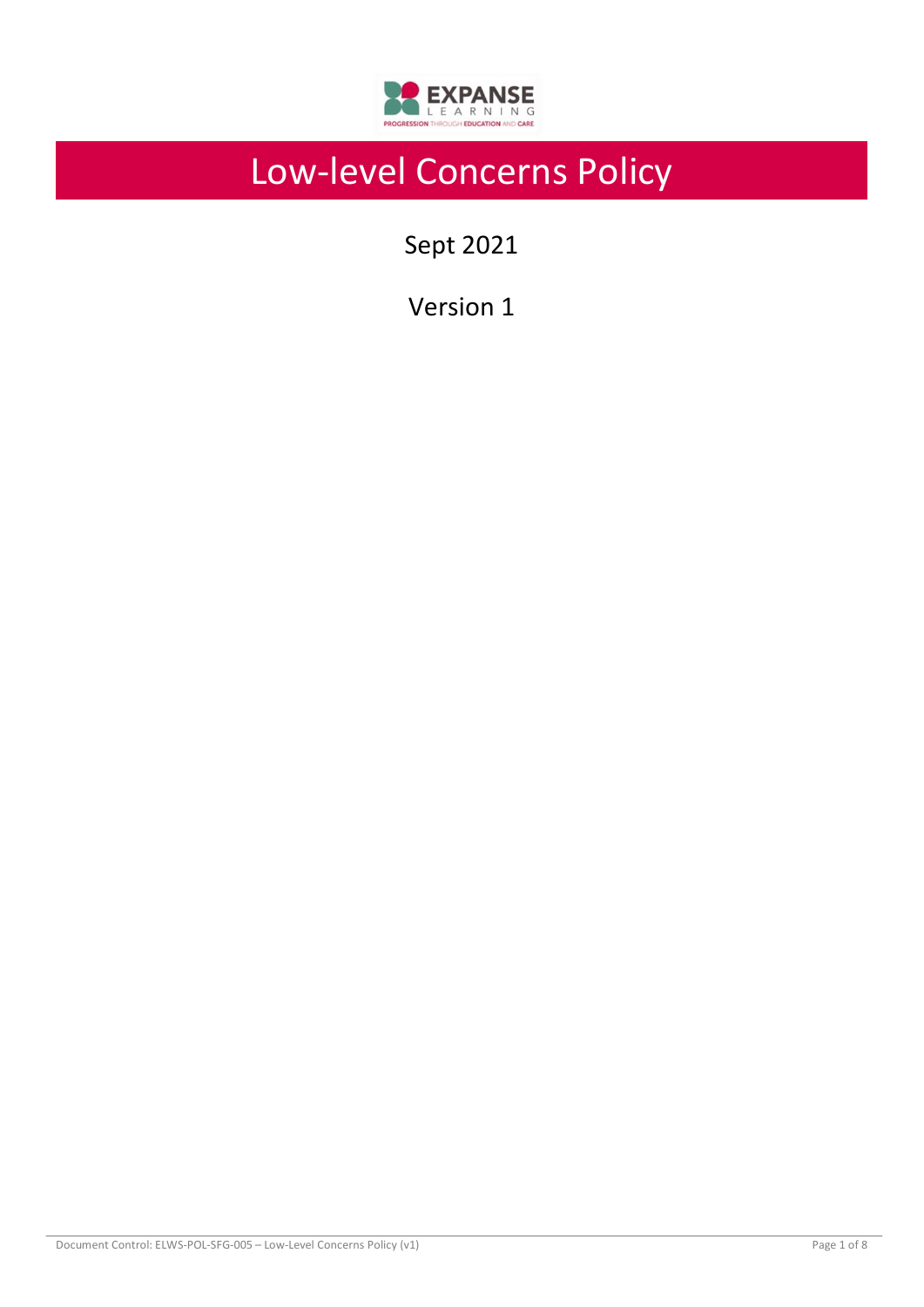## **1. Scope**

This policy applies to all staff at Expanse Learning College (Hereafter referred to as the college).

## **2. Introduction**

The school believes every child and young person should be:

- o in an enjoyable and safe environment
- o be protected from abuse.

This is the responsibility of everyone and the school recognises its responsibility to safeguard the welfare of all children and young people by seeking to protect them from all forms of neglect and abuse. The school recognises that a critical step to safeguarding is to ensure that all those who work with children and young people in our school behave appropriately and that any concerns about an adult's behaviour are identified early and are managed promptly and appropriately.

The school aims to create and embed a culture of transparency and confidence to enable all concerns about an adult's behaviour (including those below the referral threshold) that are below the expected standards and values of our organisation and does not meet the organisational expectations encapsulated within our Code of Conduct, can be shared responsibly, with the right person, enabling them to be dealt with promptly and appropriately.

The aim of the school's Low Level Concerns Policy is to support a culture that enables staff to feel confident to report any concern, no matter how small that concern is. This policy is endorsed by the school Governing Body.

## **3. Policy Statement**

- o The welfare of the child is paramount *'The term Children or young person is used within this policy to define a person under the age of 18'*.
- $\circ$  The welfare and interests of children are paramount in all circumstances regardless of age, ability or disability, gender reassignment, race, religion or belief, sex or sexual orientation, socioeconomic background
- o All allegations, suspicions of harm and/or abuse and related concerns will be taken seriously and responded to swiftly fairly and appropriately
- o Everyone is required to work in partnership to promote the welfare health safety and development of children

## **4. Purpose of Policy**

The Policy focuses on low level concerns regarding adults' behaviour towards children.

- o To treat and embed a culture of openness
- o Ensure staff are clear about and are confident to distinguish expected and problematic behaviour
- o Empower staff to share any low-level concern with the Head of College Address unprofessional behaviour at an early stage
- o Identify concerning, problematic or inappropriate behaviour
- o Provide for responsive, sensitive and proportionate handling of such concerns
- o Help identify weaknesses in the organisation's safeguarding systems

## Relevant policies and guidance

This policy should be read in conjunction with the following policies:

- Safeguarding Children Policy including:
	- Recording and Retention of Safeguarding Records;
	- Allegations towards Staff;
	- Speak Up Speak Out;
	- Staff Code of Conduct.
- o GDPR Policy.

## **5. Legislation and Guidance**

- o Keeping Children Safe in Education (2021)
- $\circ$  Developing and implementing a Low-Level Concerns Policy: A guide for organisations which work with children -Farrer and Co 2020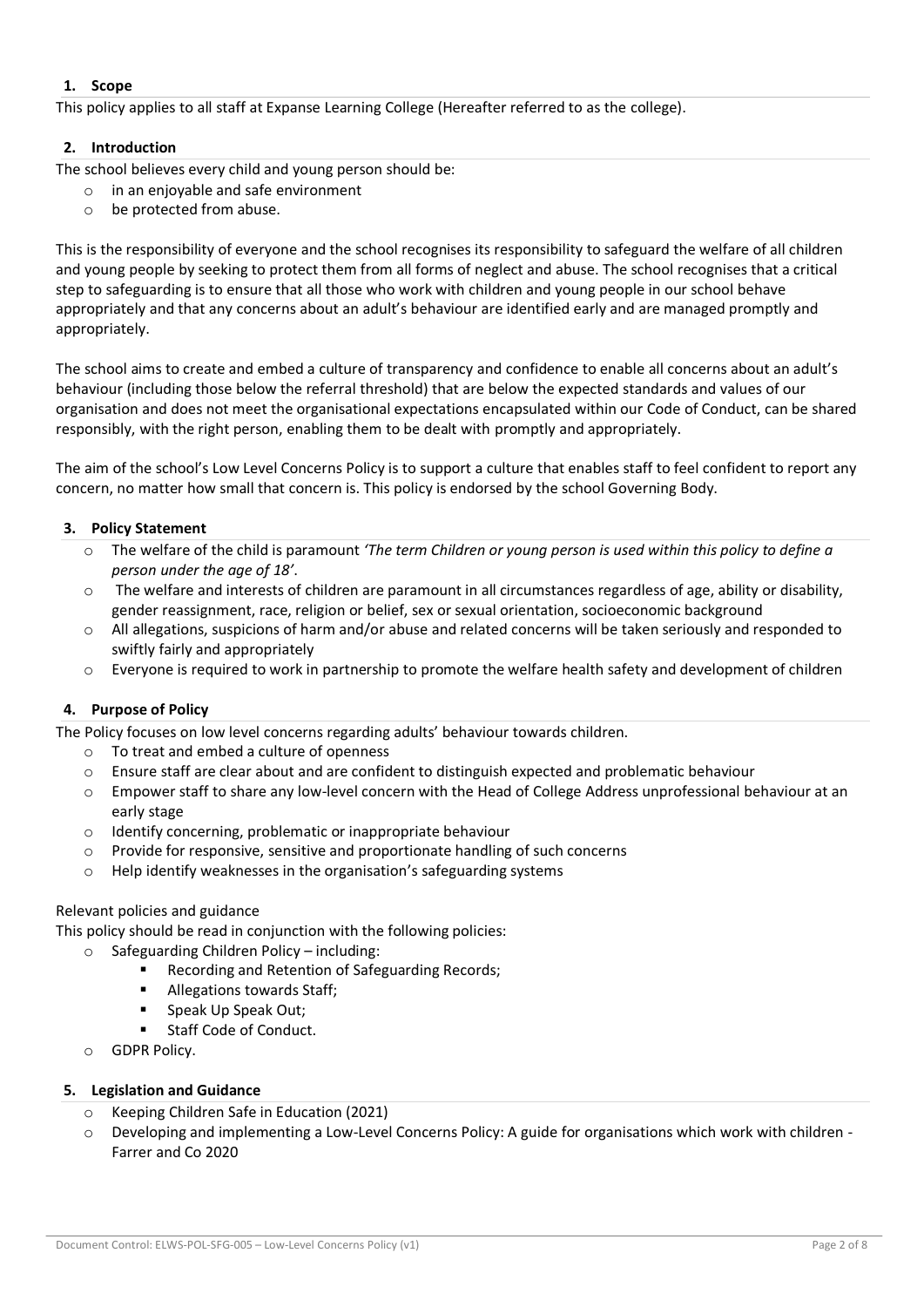## **6. Concerns that are NOT covered by this Policy**

## **Allegations.**

An 'allegation' means that it is alleged that a person who works with children has:

- o Behaved in a way that has harmed a child or may have harmed a child
- o Possibly committed a criminal offence against a child
- o Behaved towards a child or children in a way that indicates they may pose a risk of harm to children
- $\circ$  Have behaved in a way in their personal life that raises safeguarding concerns.
- o Have, a parent or carer, become subject to child protection procedures

*Please Note: These concerns do not have to directly relate to a child but could, for example, include an arrest for possession of a weapon* 

To report an allegation please see the school's Managing Allegations Against Staff section of the safeguarding policy *'ELCO-ORG-001 – Safeguarding Policy(v2) & 'ELCO-ORG-008 – Safeguarding Procedure'*.

To report a concern of child peer-on-peer abuse or the welfare of a child, please see the school's safeguarding policy *'ELCO-ORG-001 – Safeguarding Policy(v2) & 'ELCO-ORG-008 – Safeguarding Procedure*, this can be found on the website.

## **7. Concerns that ARE covered within this Policy.**

## **Low-level concern.**

A low-level concern about an adult's behaviour towards a child that does not meet the allegation threshold set out above or is not otherwise serious enough to consider a referral to the LADO. A low-level concern is any concern - no matter how small, and even if no more than a 'nagging doubt' - that an adult may have acted in a manner which:

- Is not consistent with an organisation's Code of Conduct, and/or
- o Relates to their conduct outside of work which, even if not linked to a particular act or omission, has caused a sense of unease about that adult's suitability to work with children

## **8. What to do if you have a low-level concern?**

All low-level concerns should ultimately be received by the Head of College.

- o Share concerns with your Head of College within 24 hours of becoming aware of it
- o In the absence of your Head of College inform an appropriate member of SLT either the Director for Pre-16 Programmes or the Designated Safeguarding Lead.
- $\circ$  If behaviour is from the Head of College, then share concern with the relevant Director.
- $\circ$  Reports about supply staff and contractors should be notified to their employers, so any potential patterns of inappropriate behaviour can be identified.

## **9. Procedure for managing a low-level concern**

## **Step 1 - Initial Concern Raised.**

In the first instance, staff can report verbally to the Head of College or to the Head of College before providing a written summary of concern.

- o Verbal account 'contemporaneous recording by Head of College'. Ensure a written record is taken as information is shared
- $\circ$  Sound professional judgment should be used in determining what information is necessary to record for Safeguarding purposes (see Recording and Retention of Safeguarding Records Policy)
- o Record should include brief context, concise details, and relevant incidents
- o Record to be signed, dated and timed

## **Step 2 - Response by Head of College**

- o The Head of College should speak to the person who is raising the concern
- o Review the information and decide whether the behaviour is:
	- *I. Entirely consistent with the school Code of Conduct*
	- *II. Constitutes a low-level concern*
	- *III. Is serious enough to consider a referral to Safeguarding Hub or to the Local Authority Designated Officer (LADO)*
	- *IV.* When considered with any other previous low-level concerns about this individual, should be reclassified *as an allegation and referred to Safeguarding Hub, the LADO/any other statutory agencies*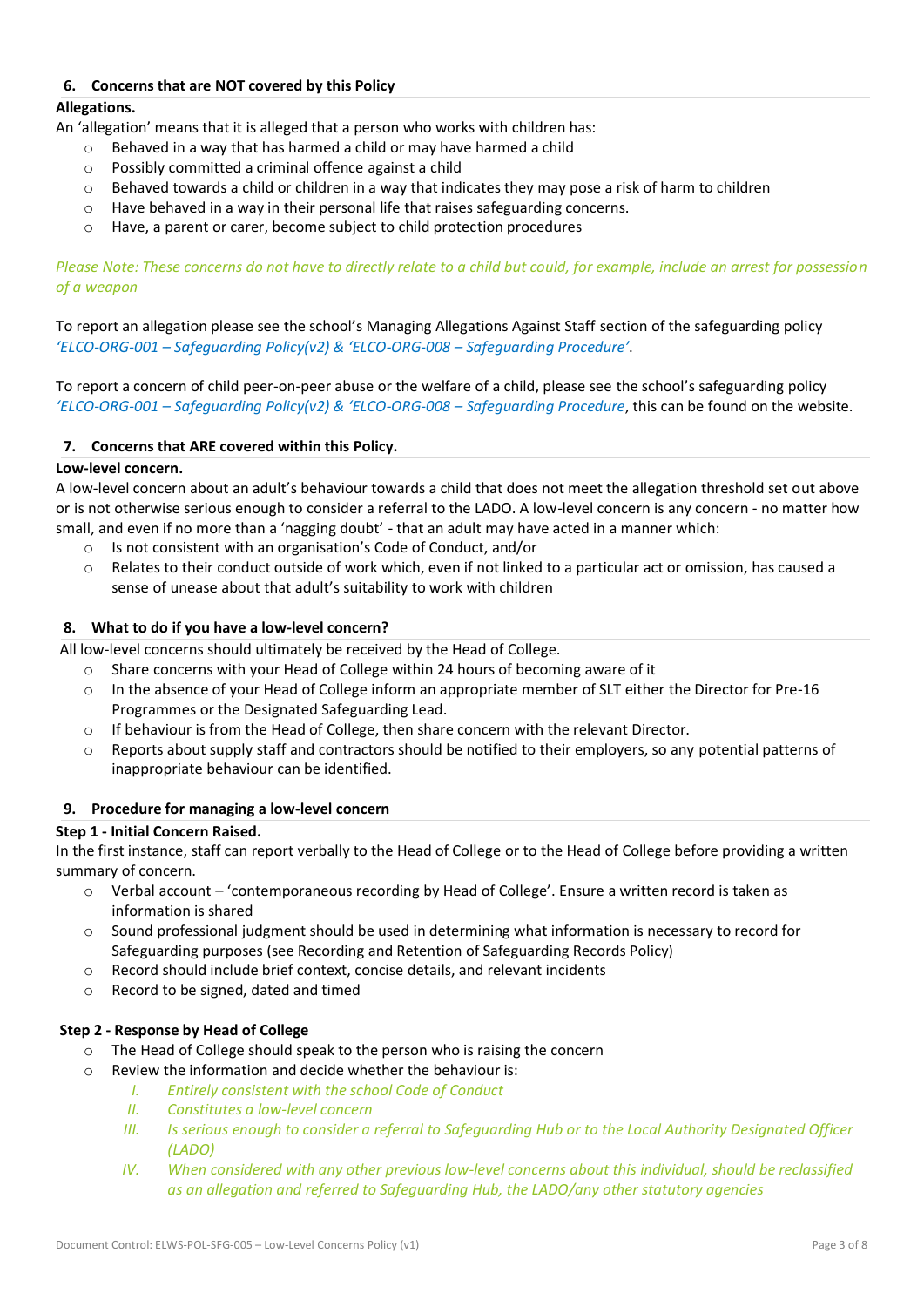- o Where the Head of College is in any doubt, then they should seek advice from the Local Authority Safeguarding Hub/LADO
- o Speak to the individual about whom the concern is raised (unless LADO/Police have advised otherwise if within (iii) or (iv) above). If the Head of College is in doubt about the outcome of Step 2, the Head of College must discuss the matter with the Director/Proprietor before a decision is made.

Head of College must make records of:

- o All internal conversations
- o All external conversations
- o Their decision
- o The rationale for their decision; and
- o Any action taken

## **Step 3 –Decision Making and Next steps.**

Information shared meets organisations expectations and is compliant with Code of Conduct • Head of College to inform the individual concerned what was shared about their behaviour and give them an opportunity to respond

- Speak to person who shared the low-level concern, providing feedback about how and why the behaviour is in/consistent with the Code of Conduct and the law
- o Consider if a review of the Code of Conduct is necessary is the Code not clear? Has the training been unsatisfactory? Is the LLC policy not clear enough?
- $\circ$  Consider training/support of LLC policy if the same individual reports similar low-level concerns and it is found to be consistent with Code again.
- o A sensitive and proportionate response is essential
- Maintain confidence that concerns will be handled promptly and effectively, whilst protecting staff from potential false or malicious allegations
- o Any investigation is on a 'need to know' basis
- o Some concerns may not give rise to further action; others may be dealt with by management guidance and/or training
- o In many cases, a positive/supportive conversation with the individual will enable them to meet expectations moving forward (see appendix 1)

## *"It has been long understood that lasting change in behaviour is least likely to be achieved by an approach experienced as critical or threatening."*

If further evidence is gained that raises the level of concern

- o Access guidance from Designated Safeguarding Lead and/or LADO
- o Refer to LADO always and inform Head of College/Director.

## **10. Previous low-level concerns.**

If an individual has had a previous low-level concern raised against them then the Head of College must inform Human Resources. Information available will be reviewed and a decision may be made to reclassify the concern as an allegation, and the concern will be dealt with in accordance with the school's Safeguarding Policies and Procedures.

## **11. Recording and Retention of Information.**

All records of LLC, (including behaviour deemed by the Head of College to be entirely consistent with the Code of Conduct) should be retained in Databridge

These records are confidential, with a limited number of individuals having access, for example Head of College, Proprietor, DSL and Safeguarding Governor.

In the event of a decision that behaviour is a low-level concern, the information should not be held on personnel files. If disciplinary, grievance or whistleblowing procedures are triggered, then a copy should be held on both safeguarding and personnel file. If the concern is deemed serious enough to consider referral to the LADO, then records should be retained on the personnel file. If the LLC is reclassified as an allegation, then files should be moved from Safeguarding to personnel files.

The school will retain all information regarding any level of Safeguarding concern centrally within Databridge.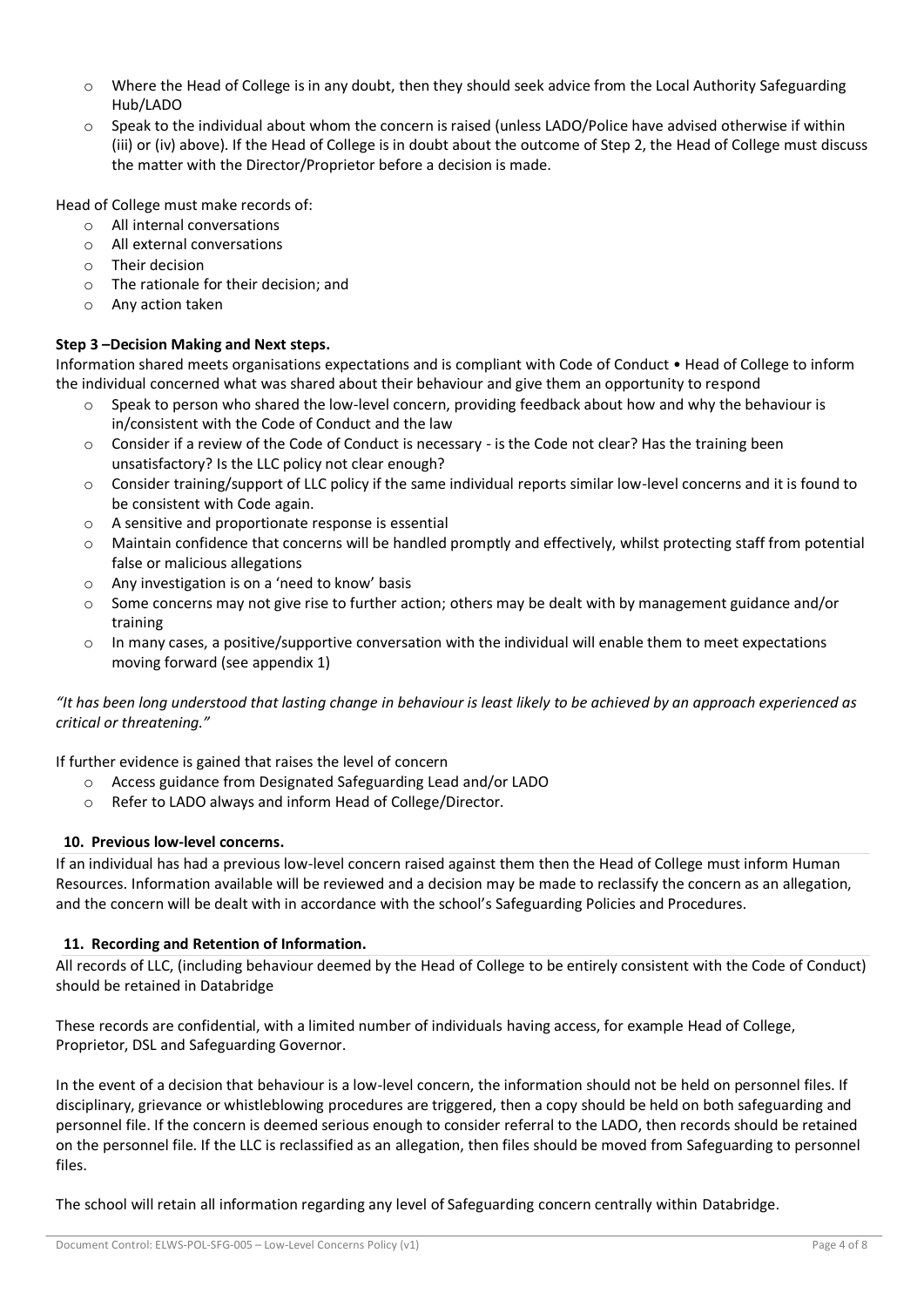## **12. Review**

Senior Leadership Team will review LLC records on Databridge periodically to ensure such concerns are being dealt with appropriately, and any potential problematic behaviour patterns are identified.

#### **13. Timeframe**

Low-level concern files will be stored on Databridge indefinitely. When a staff member leaves and/or takes up new employment, that would then create a natural point at which the content of the file may be reviewed.

## **14. Monitoring Arrangement**

This policy will be reviewed every 12 months

| Impact of non-compliance:                                     |            |                                                                                      |                                                              |                              |                    |  |
|---------------------------------------------------------------|------------|--------------------------------------------------------------------------------------|--------------------------------------------------------------|------------------------------|--------------------|--|
| Staff:                                                        |            |                                                                                      | Disciplinary action, prosecution, prohibition from teaching. |                              |                    |  |
| Student:                                                      |            | Not applicable                                                                       |                                                              |                              |                    |  |
| Legislation/organisational:                                   |            | Reputational damage, litigation, statutory and non-regulated compliance. prosecution |                                                              |                              |                    |  |
| Compliance lead:                                              |            | Safeguarding Lead/Governor                                                           |                                                              |                              |                    |  |
| <b>Policy Reference:</b>                                      |            | ELCO-POL-SFG-005                                                                     |                                                              |                              |                    |  |
| Version:                                                      |            | 1                                                                                    |                                                              |                              |                    |  |
| <b>Agreed policy location:</b>                                |            | DatabridgeMIS and Company Website                                                    |                                                              |                              |                    |  |
| Does the policy require Governor approval?                    |            | Yes                                                                                  |                                                              |                              |                    |  |
| <b>Approval</b>                                               |            |                                                                                      |                                                              |                              |                    |  |
| <b>Prepared by</b>                                            |            | Approved by                                                                          | <b>Counter Signatory</b>                                     | <b>Governor Approval</b>     |                    |  |
| Lorraine Woosey                                               |            | Tony Brown                                                                           | <b>Richard King</b>                                          | Christine Galligan           |                    |  |
| 01/09/2021                                                    |            | 06/09/2021                                                                           | 06/09/2021                                                   | 10/09/2021                   |                    |  |
|                                                               |            |                                                                                      |                                                              | C Crarlygot                  |                    |  |
| Head of Care and Development<br>(Designated Safeguarding Lead |            | CEO                                                                                  | Director of Schools, Pre 16 Education                        | Governor (Safeguarding Lead) |                    |  |
| <b>Version Control</b>                                        |            |                                                                                      |                                                              |                              |                    |  |
| <b>Version</b>                                                | Date       | <b>Revision</b>                                                                      |                                                              |                              | <b>Review Date</b> |  |
| $\mathbf{1}$                                                  | 01/09/2021 | 31/08/2022<br>First Issue                                                            |                                                              |                              |                    |  |
| $\overline{2}$                                                |            |                                                                                      |                                                              |                              |                    |  |
| 3                                                             |            |                                                                                      |                                                              |                              |                    |  |
| 4                                                             |            |                                                                                      |                                                              |                              |                    |  |
| 5                                                             |            |                                                                                      |                                                              |                              |                    |  |
|                                                               |            |                                                                                      |                                                              |                              |                    |  |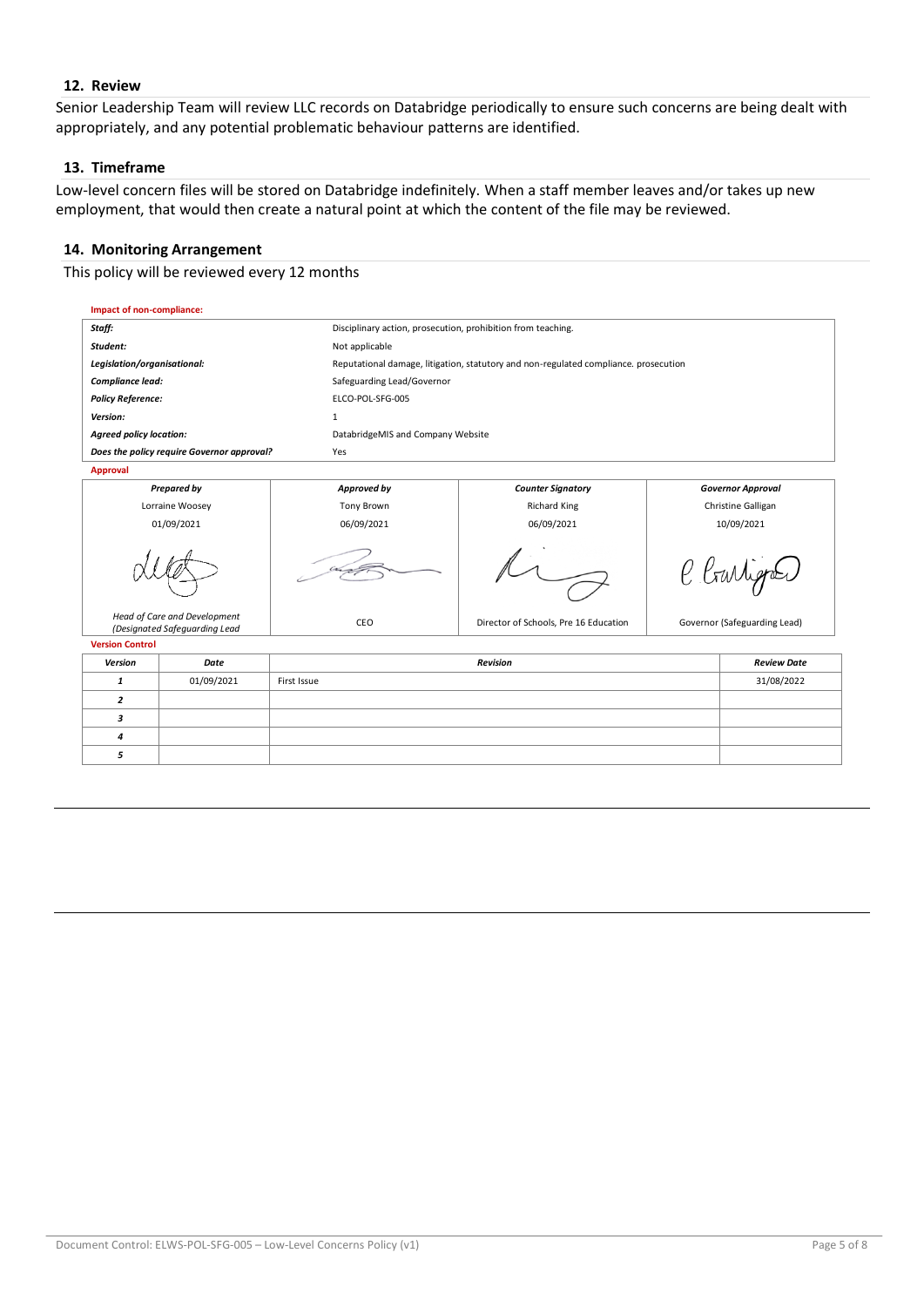## **Appendix 1 -** Meeting with a staff member who has been found to of breached the Code of Conduct (low-level concern has been founded)

Holding a 'values-based conversation' is important to be effective and help maintain a positive, professional relationship with the member of staff:

"I am sure you subscribe to the school values, so help me understand how you came to behave in a way which is not in keeping with those, so that we can understand what actions or support you might need so that we can both be confident that it will not happen again…?"

The conversation must be clear:

- o Why their behaviour is concerning, problematic or inappropriate
- o What change is required in their behaviour
- o Enquire what support they might need to achieve and maintain that
- $\circ$  Being clear about the consequences should they fail to reach the required standard
- o Ongoing and transparent monitoring of behaviour may be required
- o An action plan or risk assessment (agreed by the individual) to be regularly reviewed, may also be appropriate.

Some low-level concerns may raise performance/misconduct issues. Advice from HR or the LADO may be necessary. Remember when speaking to HR, this is a Safeguarding issue and if necessary, can be conducted on a no-names basis.

- $\circ$  The response to the low-level concern will need to be tailored to the individual i.e., whether a teaching assistant, teacher, support staff, volunteer or a member of the senior leadership team for example.
- $\circ$  If there are concerns relating to whether the whistleblowing policy or disciplinary or grievance procedures are relevant then the Head of College should exercise their professional judgement and seek advice from the Safeguarding Hub or the LADO and other external agencies.
- o Staff need to be trained to understand that when they share what they believe to be a low level concern, the Head of College will speak to the adult who is the subject of that concern - no matter how 'low' the concerns.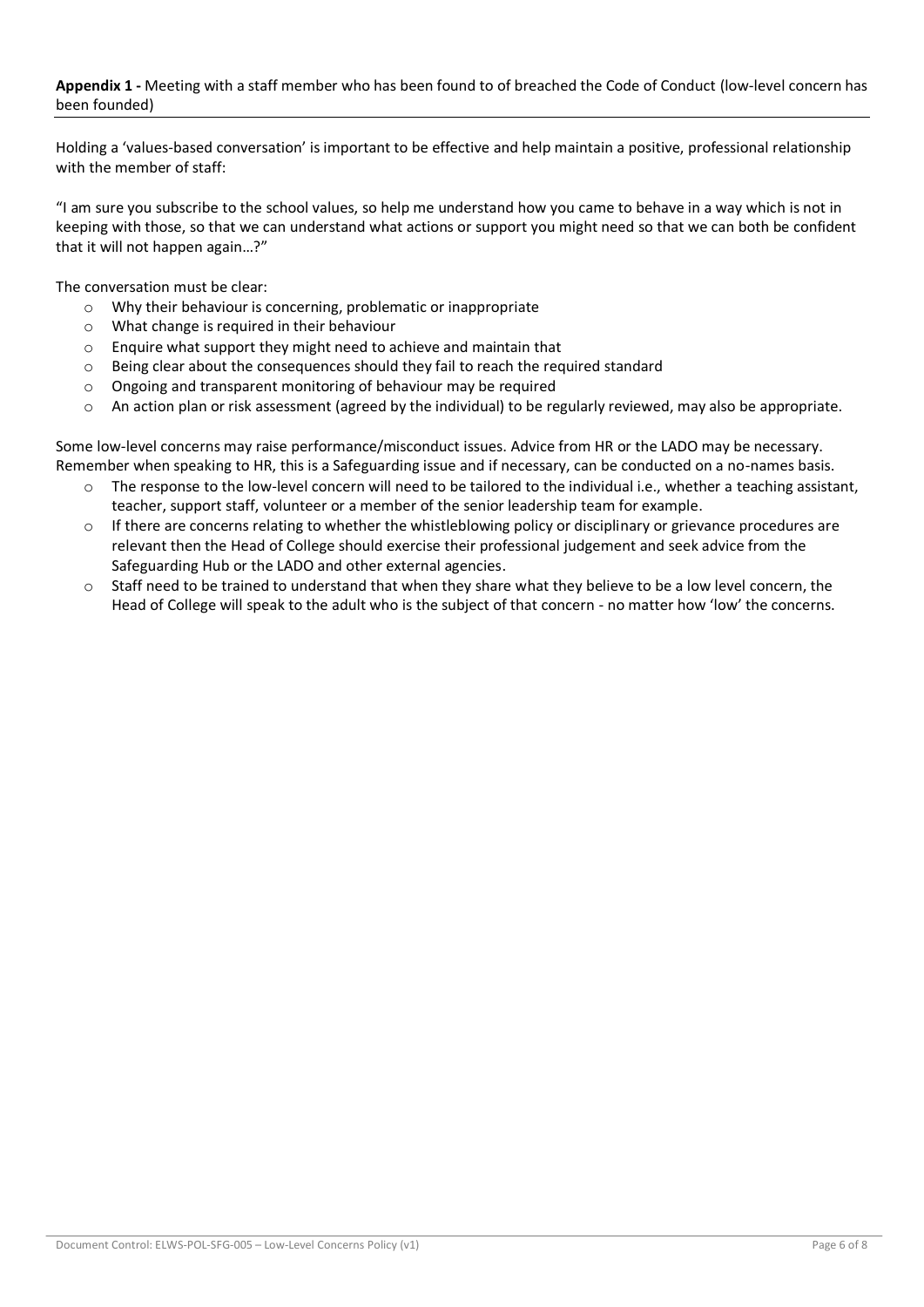## **Why is it important to share low level concerns?**

*"Agencies providing services to children … should ensure that there is a culture of openness and trust is fostered within the organisation in which staff can share any concerns about the conduct of colleagues and be assured that these will be received in a sensitive manner." Research supporting importance of sharing low level concerns Marcus Erooga's 2016*

Research into 20 serious case reviews relating to abuse in the UK from 2010-2016 found:

- a) a factor in 17 cases was a failure of staff and management to understand and implement their Safeguarding policies (including around sharing their concerns)
- b) Emphasised in 14 reviews was the importance of staff and management understanding the dynamics of organisational abuse (including grooming) and
- c) A factor identified in 11 cases was the significance of organisational culture to minimise risk

## **What does Grooming look like?**

In the 2016 research, grooming behaviours were described as follows (not an exhaustive list):

- o Direct use of authority to offend
- o Using material or practical benefits for victims
- o Providing support for isolated children
- o Favouring, children
- o Use of alcohol

The method of commencement of abuse included:

- o Erosion of boundaries
- o Slow progression to abuse
- o Use of trust and authority
- o Meeting the child's needs (including physical and emotional)
- o Developing relationships with the child's family.

Research identifies the potential for three types of abusers.

Preferential offenders are those who have a conscious desire to sexually abuse children, and who either do not see or are not easily deterred, by obstacles. Jimmy Saville is a classic example of a preferential offender.

Opportunistic offenders are those who abuse because potential victims are available and potentially vulnerable, and the organisational setting either inadvertently facilitates, or fails to prevent, abusive activity.

Situational offenders are those whose propensity to abuse is previously unknown or unacknowledged, and their offending is specific to the set of organisational factors which perpetuates their offending. behaviours, not the person.

There is a perception that people can accurately judge people, or profile a sex offender. The importance, in fact, is to focus instead on specific behaviours. "If we educate adults to be informed about, and to identify, concerning problematic or inappropriate behaviour rather than think they can recognise dangerous people, they can be prepared to act when they observe behaviour which violates a Code of Conduct".